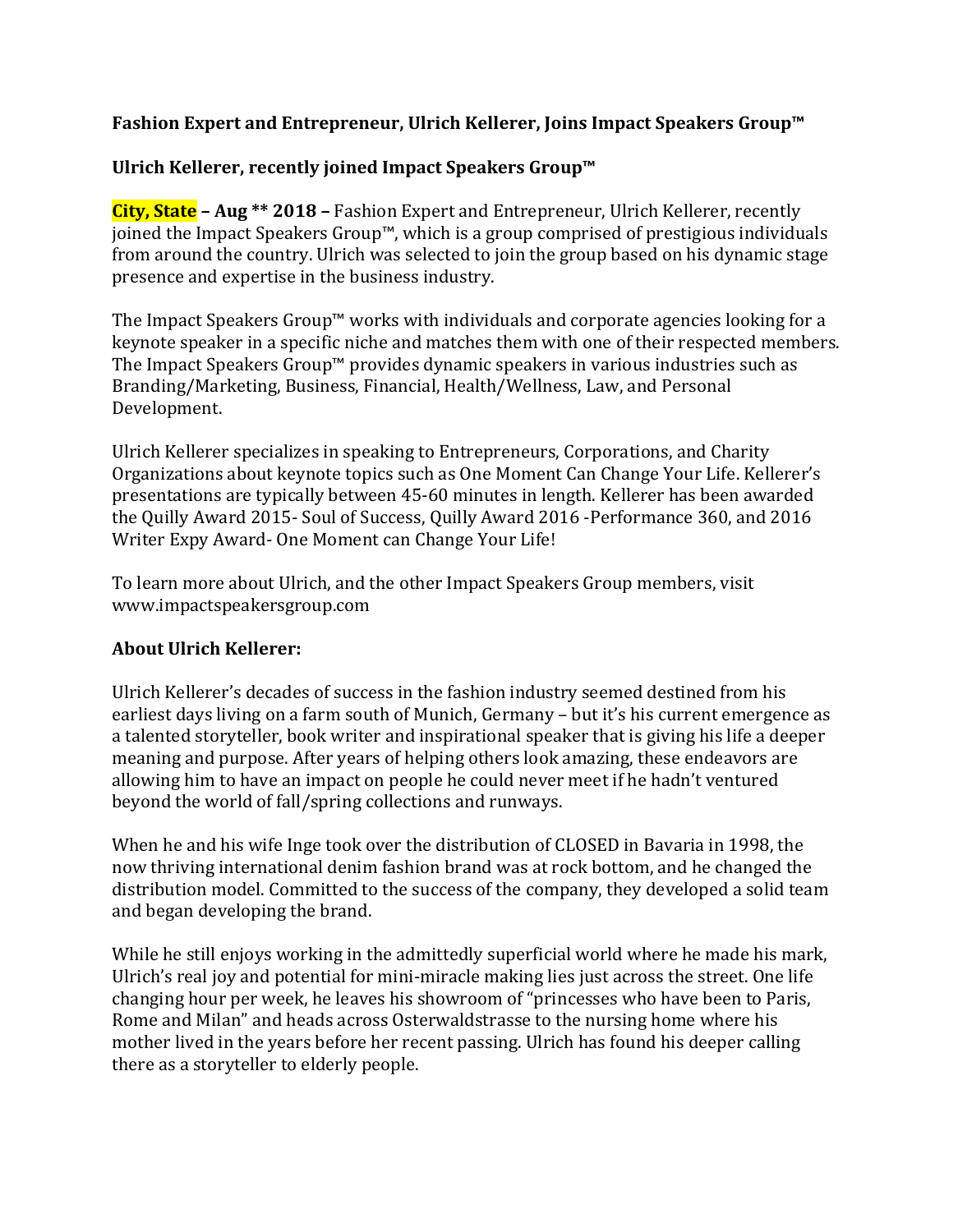Ulrich's choice of the *Chicken Soup for the Soul* books for inspiration was hardly random. Even before he embarked on his adventures at the nursing home, Ulrich was eager for some new creative challenges at midlife. In 2012, he came to Philadelphia to attend a Bestseller Blueprint seminar with Jack Canfield (a top success coach and creator of the "Chicken Soup…" phenomenon) and marketing expert Steve Harrison.

Ulrich was inspired by Canfield's story (which included over 100 publisher rejections) and decided to try his hand at writing officially for the first time. The result was a dynamic chapter in *The Soul of Success*, an anthology of stories and business strategies by top entrepreneurs, headlined by Canfield himself. Naturally, Ulrich's chapter drew metaphoric wisdom and life lessons from his decades in the fashion industry. He called it "It's All About Fashion – There is No Second Chance For Your First Impression!"

At their first meeting, Canfield told him that penning a single book isn't as effective or as lucrative as creating a series like he did. This sparked a fresh concept Ulrich calls the "One Moment Can Change Your…" series. For the first volume, One Moment Can Change Your Life, the author got stories from several of the elderly folks he reads to at the nursing home. He also relates true-life tales he got from family members and friends. In an effort to develop a parallel career as an inspirational public speaker, Ulrich has taken training with top vocal trainer Roger Love (Madonna, Eminem, Jeff Bridges) and had a video recorded of himself talking before 450 people.

"On a personal level," he says, "these writings are part of my desire to start a second life for myself with a new career beyond the fashion industry – finding new ways to help people, just as everyone can do something to make the world a better place. These elderly folks have given me so much just by listening. It will be my privilege to tell some of their stories in my book."

You can contact Ulrich at:

[Ulrich.kellerer@t-online.de](mailto:Ulrich.kellerer@t-online.de)

<https://www.facebook.com/ulrich.kellerer.33>

[www.twitter.com/KellererUlrich](http://www.twitter.com/KellererUlrich)

## **About Impact Speakers Group™**

The Impact Speakers Group is a community of thousands of Best-Selling Authors<sup>®</sup> and Celebrity Experts® whose fields of expertise range from business and marketing strategies,